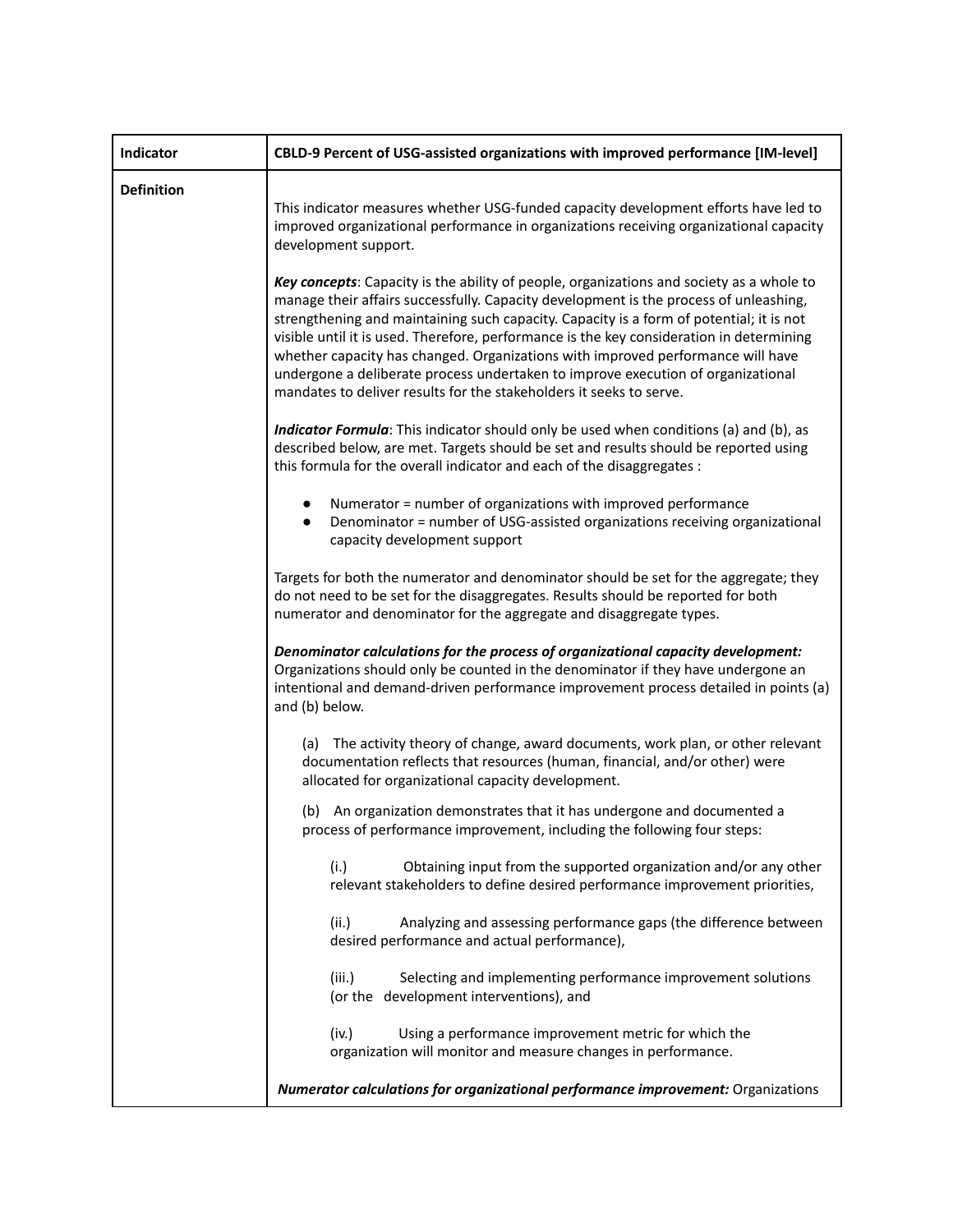|                                                  | should only be counted in the numerator if they are eligible to be counted in the<br>denominator and have additionally demonstrated measurable improved performance.<br>In addition to meeting conditions (a) and (b) above, organizations must meet the<br>following condition:<br>(c) An organization demonstrates that its performance on a key performance metric has<br>improved.<br>Use of Approaches and/or Tools and Performance Metrics: USAID Operating Units<br>(OUs) and/or implementing partners should work with organizations being supported to<br>select their preferred approach and tools for facilitating the process of organizational<br>performance improvement (e.g., university accreditation process, ISO professional<br>farmer organization guidelines, Organizational Capacity Assessment tool, etc.) and for<br>monitoring and measuring changes on a key performance metric (e.g., increased sales,<br>reduced staff turnover, increased efficiency of service delivery, etc.). Some tools, such as<br>the Organizational Performance Index tool, are helpful for both facilitating the process<br>of identifying performance improvement priorities and for measuring changes in<br>performance. Regardless, OUs should ensure that any monitoring/measurement is<br>conducted in a way that ensures data validity and reliability for a key metric of<br>performance, rather than capacity.<br>Disaggregates: Only one organization type should be selected for each organization<br>receiving USG-funded capacity development assistance. Organization type should reflect<br>the primary type of organization with which an organization identifies. Additional<br>description of the mission and function of each assisted organization (such as type of<br>services provided, role of organization in a relevant sector, etc.) should be included in |
|--------------------------------------------------|-------------------------------------------------------------------------------------------------------------------------------------------------------------------------------------------------------------------------------------------------------------------------------------------------------------------------------------------------------------------------------------------------------------------------------------------------------------------------------------------------------------------------------------------------------------------------------------------------------------------------------------------------------------------------------------------------------------------------------------------------------------------------------------------------------------------------------------------------------------------------------------------------------------------------------------------------------------------------------------------------------------------------------------------------------------------------------------------------------------------------------------------------------------------------------------------------------------------------------------------------------------------------------------------------------------------------------------------------------------------------------------------------------------------------------------------------------------------------------------------------------------------------------------------------------------------------------------------------------------------------------------------------------------------------------------------------------------------------------------------------------------------------------------------------------------------------------------------------------------------------------------------|
|                                                  | the narrative. When selecting the "Other" disaggregate, please describe the type of<br>organization in the indicator narrative.                                                                                                                                                                                                                                                                                                                                                                                                                                                                                                                                                                                                                                                                                                                                                                                                                                                                                                                                                                                                                                                                                                                                                                                                                                                                                                                                                                                                                                                                                                                                                                                                                                                                                                                                                           |
| <b>Primary SPS Linkage</b>                       | CBLD                                                                                                                                                                                                                                                                                                                                                                                                                                                                                                                                                                                                                                                                                                                                                                                                                                                                                                                                                                                                                                                                                                                                                                                                                                                                                                                                                                                                                                                                                                                                                                                                                                                                                                                                                                                                                                                                                      |
| Linkage to Long Term<br><b>Outcome or Impact</b> | USAID is reorienting its strategies, partnership models, and program practices to achieve<br>greater development outcomes and strive toward a future where foreign assistance is<br>no longer necessary. The approach, outlined in the Agency's Policy Framework,<br>emphasizes the concept of "self-reliance"—defined as the capacity and commitment of<br>a country to plan, finance, and implement solutions to solve its own development<br>challenges in an effective, inclusive, and accountable way. The Policy Framework states<br>that "self-reliance of communities and organizations within a country underpin<br>countrywide self-reliance."<br>Capacity development also is a key component of USAID's Acquisition and Assistance<br>(A&A) Strategy and Effective Partnering and Procurement Reform (EPPR)<br>recommendations. The A&A Strategy states that "USAID will shift from viewing<br>successful local capacity building as an organization's ability to receive and manage<br>federal funding directly to measuring success by the strengthened performance of local<br>actors and local systems in achieving and sustaining demonstrable results."                                                                                                                                                                                                                                                                                                                                                                                                                                                                                                                                                                                                                                                                                                                 |
| <b>Indicator Type</b>                            | Outcome                                                                                                                                                                                                                                                                                                                                                                                                                                                                                                                                                                                                                                                                                                                                                                                                                                                                                                                                                                                                                                                                                                                                                                                                                                                                                                                                                                                                                                                                                                                                                                                                                                                                                                                                                                                                                                                                                   |
| <b>Reporting Type</b>                            | Percent                                                                                                                                                                                                                                                                                                                                                                                                                                                                                                                                                                                                                                                                                                                                                                                                                                                                                                                                                                                                                                                                                                                                                                                                                                                                                                                                                                                                                                                                                                                                                                                                                                                                                                                                                                                                                                                                                   |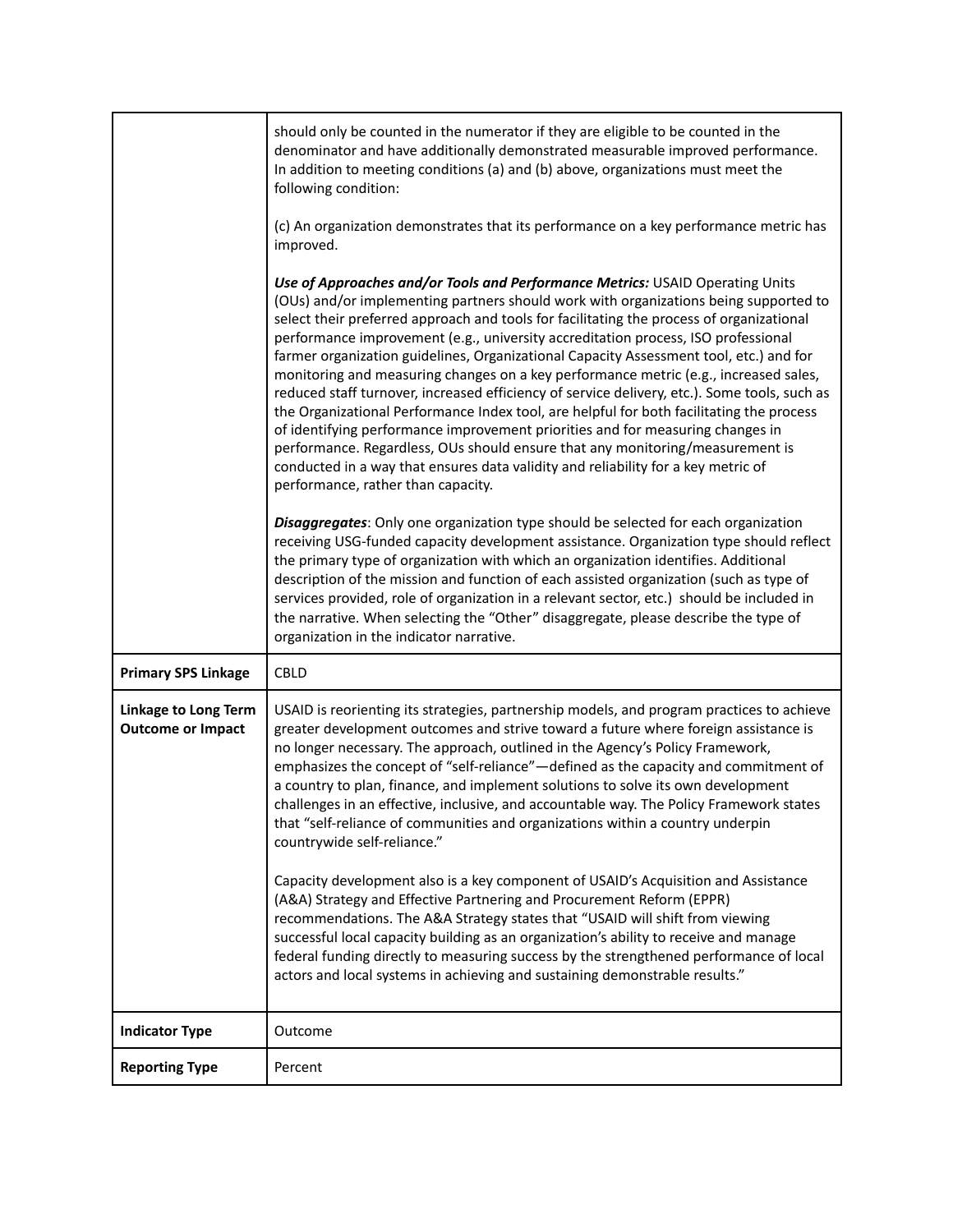| <b>Use of Indicator</b>    | This is an Agency-wide cross-cutting indicator that applies to all sectors and<br>standardized program areas including: peace and security; democracy and governance;<br>health; education and social services; economic growth; and humanitarian assistance.                                                                           |
|----------------------------|-----------------------------------------------------------------------------------------------------------------------------------------------------------------------------------------------------------------------------------------------------------------------------------------------------------------------------------------|
| <b>Reporting Frequency</b> | Annual                                                                                                                                                                                                                                                                                                                                  |
| <b>Data Source</b>         | Implementing partners that have been allocated USG funding to work with local<br>organizations to strengthen their organizational capacity for increased performance.                                                                                                                                                                   |
| <b>Bureau Owner(s)</b>     | Agency: USAID<br>Support: CBLDSupport@usaid.gov                                                                                                                                                                                                                                                                                         |
|                            | Bureau and Office: RFS/ALD<br>POC: Chris Hillbruner, 202-712-0053, rfs.ald@usaid.gov                                                                                                                                                                                                                                                    |
|                            | Bureau and Office: DDI/DRG<br>POC: David Jacobstein, 202-712-1469, djacobstein@usaid.gov                                                                                                                                                                                                                                                |
|                            | Bureau and Office: DDI/EDU<br>POC: Rebecca Pagel, rpagel@usaid.gov                                                                                                                                                                                                                                                                      |
|                            | Bureau and Office: DDI/LFT<br>POC: Amanda Satterwhite, amsatterwhite@usaid.gov                                                                                                                                                                                                                                                          |
|                            | Bureau and Office: GH/PPP<br>POC: Virginia Lamprecht, vlamprecht@usaid.gov; GH_CBLD9@usaid.gov                                                                                                                                                                                                                                          |
| Disaggregate(s)            | Overall:                                                                                                                                                                                                                                                                                                                                |
|                            | Numerator: Total number of organizations with improved performance<br>Denominator: Total number of organizations receiving organizational capacity<br>development support                                                                                                                                                               |
|                            | <b>Type of Organization:</b>                                                                                                                                                                                                                                                                                                            |
|                            | Educational Institutions (higher education, secondary, primary)<br>Numerator: Number of educational institutions (higher education, secondary, primary)<br>with improved performance<br>Denominator: Number of educational institutions (higher education, secondary,<br>primary) receiving organizational capacity development support |
|                            | <b>Research institutions (non-degree granting)</b><br>Numerator: Number of research institutions (non-degree granting) with improved<br>performance<br>Denominator: Number of Research institutions (non-degree granting) receiving<br>organizational capacity development support                                                      |
|                            | Cooperative (formal and registered private sector firm)<br>Numerator: Number of cooperatives (formal and registered private sector firm) with<br>improved performance<br>Denominator: Number of cooperatives (formal and registered private sector firm)                                                                                |